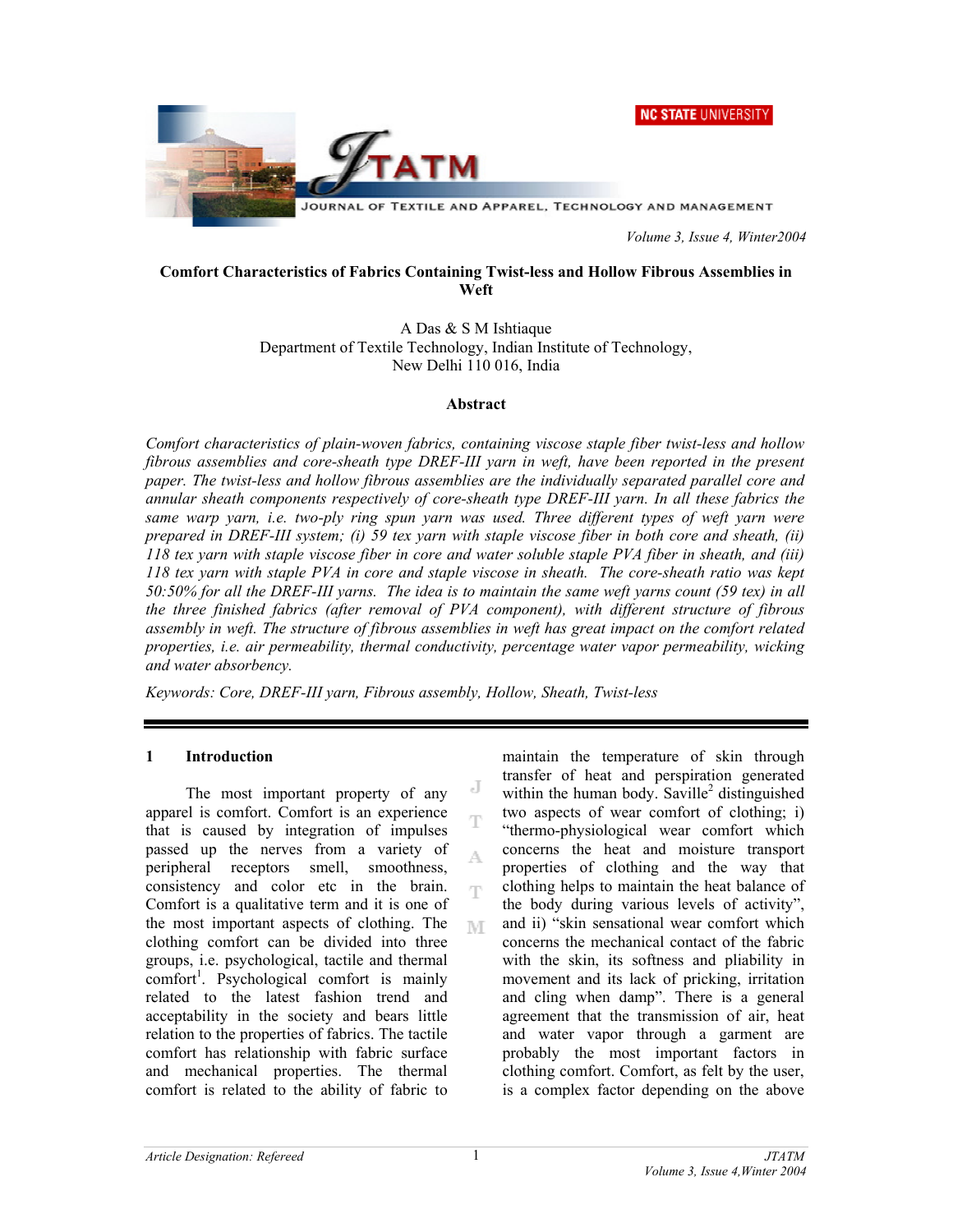attributes. Some early study<sup>3-6</sup> reported various aspects of comfort related properties of fabrics.

 The comfort characteristics of fabrics mainly depend on the structure and types of yarn used. The development of new yarn structures raises questions about the nature and quality of fabrics made from the new yarns. Among the different yarn structures, DREF-III yarn has got typical core-sheath structure, where core and sheath components in the yarn have completely different fiber configurations. We have already reported<sup>7</sup> the tensile and some handle related properties having twist-less staple fiber core and the surrounding hollow sheath components individually within the fabrics. But the comfort characteristics of these types of fabrics are totally unknown. Little research exists in this area.

The main objective of this study is to investigate the comfort characteristics of woven fabrics made out of staple twist-less and hollow fibrous assemblies and to compare with the characteristics of fabric with DREF-III core-sheath type of yarn. Our specific objective is to assess the ability of these types of unique structures to enhance the comfort characteristics.

## **2 Materials and Methods**

## **2.1 Raw Materials**

 Three types of DREF-III yarns with different combinations of core and sheath fibers were used in the weft, as given in Table 1. The fibers used for producing DREF-III yarns consisted of viscose staple fibers (44 mm long, 1.5 denier linear density, 18.8 A cN/tex tenacity and 19.2% breaking elongation) and PVA staple fibers (40 mm long, 1.68 denier linear density, 41.9 cN/tex tenacity and 37.4% breaking elongation). In all - IVI. the fabrics, the warp yarn was the same (twoply cotton ring spun yarn with resultant count of 78.73 tex, tenacity 10.61 g/tex, breaking elongation 5.7% and initial modulus 213.19 cN/tex).

## **2.2 Sample Preparation**

The three different core-sheath combinations of weft yarns were produced on a Fehrer AG type DREF-III friction spinning machine. The linear density of both viscose and PVA finisher draw frame slivers was maintained at 3.0 ktex. There was one sliver for core fibers and five slivers for sheath fibers. The feed rate and draft of drafting units I and II were adjusted in such a way that the core-sheath ratio become 50:50%. The spinning-drum speed and the yarn delivery speed were kept constant at 4500 rpm and 150 m/min respectively for all the samples. The count of DREF-III yarn, with 100% viscose in both core and sheath, was 59 tex. To study the behavior of fabrics with twist-less fibrous assembly in weft, the sliver with 100% viscose fiber was placed in the core (i.e. in drafting unit I) and 100% PVA slivers were placed in the sheath (i.e. in drafting unit II). When the behavior of fabric with hollow fibrous assembly in weft was studied, the placement of the viscose and PVA slivers were just reversed i.e. PVA sliver was placed in the core (i.e. in drafting unit I) and viscose slivers were placed in sheath (i.e. in drafting unit II). The linear density of these two yarns, where PVA fibers were used in sheath and core respectively, was kept exactly double, i.e. 118 tex. The idea was that to have exactly same yarn count (59 tex) in the weft for all the three samples when 50% of the water-soluble PVA portion completely removed.

 The plain weave fabric samples were prepared in a rapier loom using same warp yarn with identical constructional parameters. Three different types of fabrics with different types of DREF III yarn in weft were produced, as given in Table 1, i.e. Fabric A (59 tex yarn with staple viscose fiber in both core and sheath in weft), Fabric B (118 tex yarn with staple viscose fiber in core and water soluble staple PVA fiber in sheath in weft) and Fabric C (118 tex yarn with staple PVA in core and staple viscose in sheath in weft). All three weft yarns were used one after another, so that the three fabric samples could be washed afterwards as a single piece to have similar treatment in all the fabrics. To have the staple viscose twist-less and hollow fibrous assemblies individually in weft, the PVA

J

Ŧ

T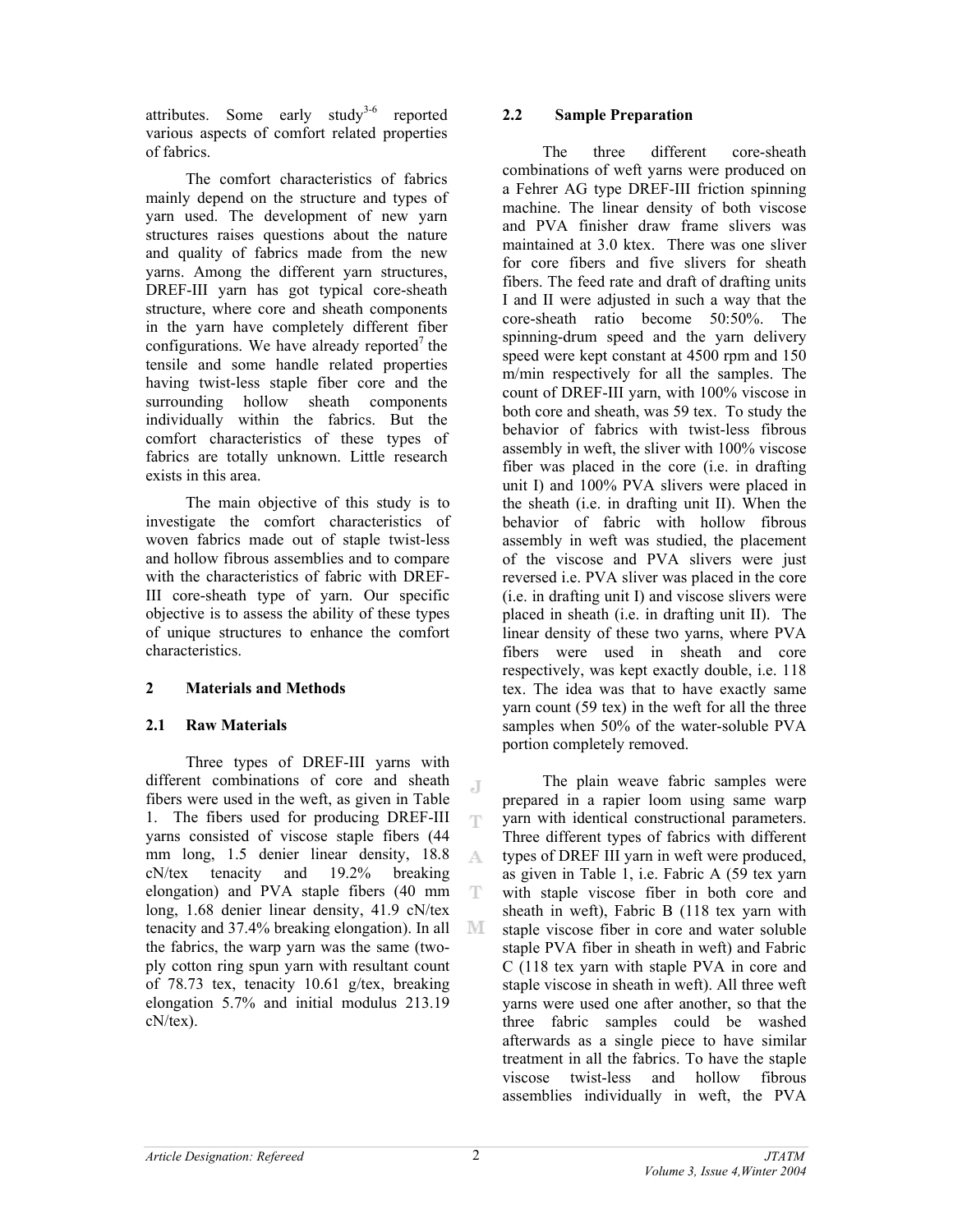fibers must be removed from the sheath and core portions respectively from the weft yarn. PVA is soluble in water at  $60^{\circ}$ C, and dissolved PVA should be removed from fabric thoroughly before drying. All three fabric samples were used as single piece and treated with hot water, using a laboratory jigger, at 90°C for 2 hours. Care was taken to remove the PVA portion completely. The fabric A, in which the weft yarn consisted of 100% viscose staple fibers, was also given the same treatment to normalize the effect hot water shrinkage. After complete removal of PVA fibers the fabrics B and C were having twistless viscose fibrous assembly and hollow viscose fibrous assembly respectively in the weft. The details of finished fabric are also given in Table 1.

## **2.3 Testing Procedure**

 The linear density and tensile properties of single fiber were measured by Lenzing Vibroskop-400 and Vibrodyn-400 respectively. The end and pick densities were measured with a pick glass at ten randomly selected positions for each sample. The count of weft yarns from fabric was measured by electronic balance. Thickness of fabrics was measured at 20  $g/cm^2$  pressure. The Shirley air permeability tester was used for measuring the air permeability of fabrics. The volume of air in  $cm<sup>3</sup>$  which passes per second through 1 cm2 of fabric under head of 1 cm watercolumn is the measure of air-permeability. Thermal conductivity of fabrics was measured on SASMIRA thermal conductivity tester. The test specimen was placed between the heated lower plate and an insulated top plate. The time taken by the hot plate to cool down from  $50^0$ C to  $49^0$ C was measured and corresponding "Clo" value was determined from graph. The "Clo" value in turn converted to the more frequently used "Tog" value using the formula,  $Tog = 0.645 \times Clo$ . The higher the M "Tog" value means higher the thermal resistance i.e. lower thermal conductivity. To assess the moisture transmission behavior of fabric three different types of tests were performed, i.e. water vapor permeability, wicking and water absorbency. The water vapor permeability was measured by the cup method. The specimen under test was sealed over the open mouth of a cup containing

water. Evaporation takes place under standard atmospheric conditions and loss in weight of cup after 24 hours was measured and then converted in terms of water vapor permeability. The water vapor permeability of the specimen was then expressed as the percentage of water vapor permeability of reference fabric (Fabric A). The wicking behavior of fabrics was measured by suspending a strip of rectangular specimen (10" x 1") vertically with its lower edge in a reservoir of distilled water. The height of rise by water in a given time (i.e. 1 min, 3 min and 5 min) was the measure of the wicking behavior. Water absorbency is a quality of fabric to absorb water. It is a method for measuring the total amount of water that a fabric will absorb. The circular test specimen of 8 cm diameter was immersed in distilled water until it was uniformly wetted out and left overnight sandwiched between two wetted sponges. The original mass and the mass of the specimen after 24 hours was recorder. The absorption is mass of water absorbed expressed as the percentage of original mass of specimen.

#### **3 Results and Discussion**

All the comfort related properties (air permeability, thermal conductivity, percentage water vapor permeability, wicking height and water absorbency) of the fabrics are shown in Table 2.

## **3.1 Air permeability**

It is clear from Table 2 that the fabric B (with twist-less fiber assembly in weft) had the highest air permeability where as fabric C (with hollow fiber assembly in weft) had the lowest. Diameter, structure and crimp of yarn and flattening of fibrous structure affect the air permeability of a fabric. The very low air permeability of fabric C may be attributed due to the very bulky structure of the hollow fibrous assembly in weft resulting in blocking the inter yarn spaces. For the same count of weft (59 tex) the effective diameter of hollow fibrous assembly (sheath component) was higher as compared to the twist-less fibrous assembly (core component) and normal coresheath type DREF-III yarn. Blocking of inter yarn spaces may also be due to partial

J

Ŧ

A

T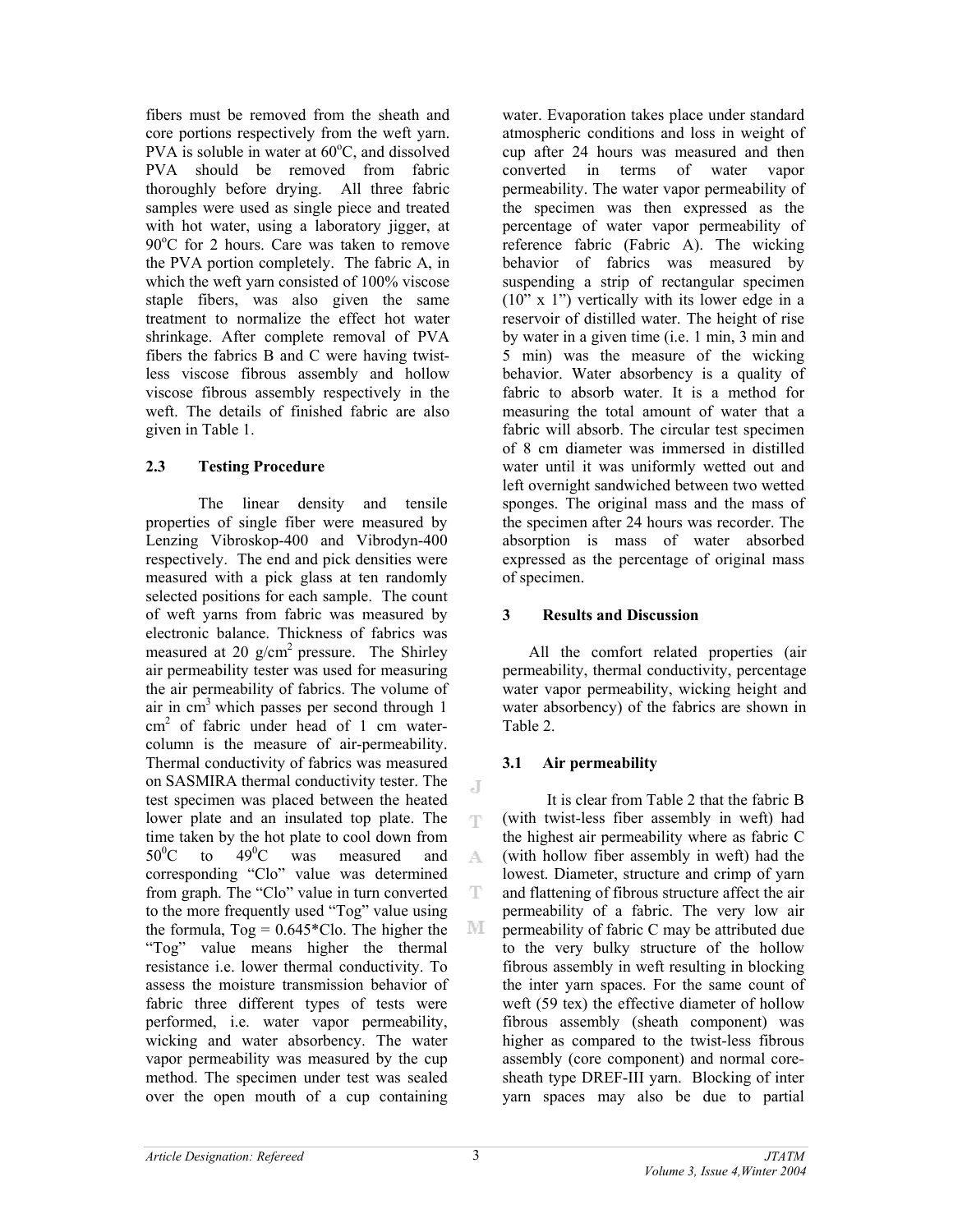flattening of hollow structure after removal of the core component<sup>8</sup> resulted in reduction of air permeability. The twist-less fibrous assembly and the DREF-III yarn in the weft resulted comparatively higher inter yarn space due to their compact packing which in turn resulted higher air permeability than fabric C.

#### **3.2 Thermal conductivity**

 It is evident from Table 2 that fabric A showed the maximum thermal conductivity and fabric C (with hollow fibrous assembly in weft) showed minimum thermal conductivity values. Fabric B (with twist-less fibrous assembly in weft) had intermediate thermal conductivity value. The minimum thermal conductivity of fabric C may be attributed to a very bulky structure of hollow fibrous assembly in the weft works as an insulating medium. It entrapped air in the hollow spaces and did not allow heat of the inner layer to transmit to outer layer. On the other hand, fabric B with twist-less fibrous assembly and with a flattened structure, resulted in a greater barrier to the heat transfer than fabric A. The relatively open structure of fabric A resulted in higher thermal conductivity through it by convection and radiation.

## **3.3 Water vapor permeability**

 Water vapor permeability is an important parameter in evaluating comfort characteristics of a fabric, as it represents ability to transfer perspiration coming out of the body. Table 2 shows that fabric C had highest water vapor permeability where as the fabric B had the lowest value and the fabric made out of core-sheath type DREF-III yarn (fabric A) having intermediate water vapor permeability value. The very high water vapor permeability value of fabric C (with hollow fibrous assembly in weft) may be attributed due to a very bulky structure of hollow fibrous assembly in weft. Yarn character plays important role in the transmission of water vapor. Open structure allows more water transmission. Hollow yarns have a better cover factor which allows water vapor to transfer from inside to outside through diffusion. When the transmission occurs through pores, the rate is independent of water

vapor concentration. A larger amount of liquid mass can be retained in larger pores, which facilitates the diffusion process from inner layer to outer layer. Small pores of fabric B retained less amount of water mass in fabric resulting in lower water vapor permeability.

## **3.4 Wicking**

The wicking property of a fabric mainly depends on characteristics of fiber and structure of component yarns and the fabric. Table 2 shows the wicking height of fabrics in the warp and weft directions for different time durations. It can be seen from Table 2 that the fabric B has highest wicking value in weft direction followed by fabric C; fabric A shows lowest wicking in the weft direction. The warp wicking for all the fabrics are almost same which may be due to the same warp yarn for all three fabrics. Wicking can only occur when fibers assembled with capillary spaces between them are wetted by a liquid. Capillary forces are responsible to drive the liquid in capillary spaces. The fiber surface properties and pore structure are the main determinants of wicking properties. The capillary principle dictates that smaller pores are filled first and are responsible for the front movement of the liquid. As the smaller pores are completely filled, the liquid then moves to the larger pores. The size and spaces of fibers as well as their alignment will influence the topology of the inter-fiber spaces or pores, which are channeled with widely varying shape and size distributions. The fabric B has twist-less and parallel-channeled fibrous assembly in weft. The twist-less fibrous assembly is due to more parallel fibers; small pores and channels absorb more water through capillary pressure. Small, uniformly distributed and interconnected pores and channels facilitate fast liquid transport. The wicking height increases with the time for all the fabrics, as evident from Table 2.

## **3.5 Water absorbency**

The water absorbency of a fabric mainly depends on the moisture regain of component fiber and open space within the fabric structure, and is an indication of sweat holding capacity of the fabric. The fiber components in all three fabrics are exactly the

J

A

Ŧ

M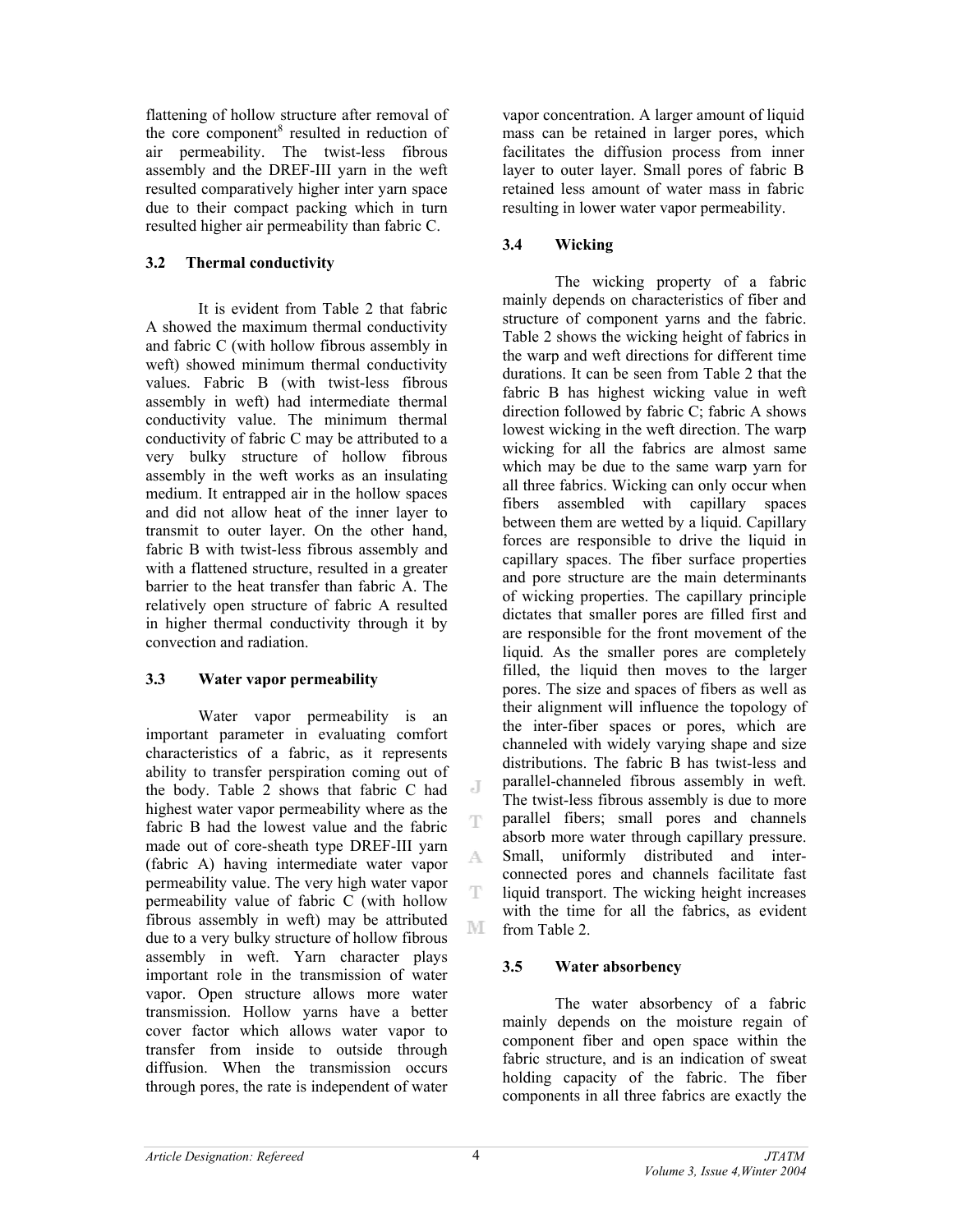same, so the amount of voids within the structure of fabric plays an important role in water absorbency. It is clear from Table 2 that fabric C has the highest water absorbency where as fabric B has the lowest water absorbency. The very high value of fabric C may be attributed to the very bulky structure of hollow fibrous assembly in the weft. Water replaced the air in the hollow fibrous assembly and thus it can hold more water. On the other hand, fabric B shows the least water absorbency value, which may be due to compact and parallely aligned twist-less fibrous assembly which does not have sufficient open space to hold extra water. The fabric made out of core-sheath type DREF-III yarn has intermediate water absorbency value.

#### **4 Conclusions**

**4.1** The fabric with twist-less fibrous assembly in the weft shows the highest airpermeability, whereas the fabric with the hollow fibrous assembly in the weft resulted in the lowest air-permeability.

**4.2** Thermal resistance of fabric with hollow fibrous assembly in the weft is found to be higher than the fabric with twist-less fibrous assembly in the weft. The fabric with coresheath type DREF-III yarn in weft shows least thermal resistance.

**4.3** The water vapor permeability of fabric with the hollow fibrous assembly in the weft is found to be higher than other two types of J fabrics. The fabric with twist-less fibrous T assembly in weft shows least water vapor permeability. A

**4.4** The weft wise wickability of fabric with Ŧ twist-less fibrous assembly in the weft is highest, followed by the fabric with hollow M fibrous assembly in weft and the fabric with core-sheath type DREF-III yarn in the weft, which has the least wicking property.

**4.5** The fabric with hollow fibrous assembly in the weft shows the highest water absorbency, whereas the fabric with twist-less fibrous assembly in the weft has the least value.

## **References**

- 1 Behera, B K, Ishtiaque S M & Chand S, *J. Text Inst*, 88, (1997) 255.
- 2 Saville, B P, *Physical Testing of Textiles* (The Textile Institute, Woodhead Publishing Limited, Cambridge, England), 1999, 209.
- 3 Gibson, P W, *Text Res J*, 1993, 63, 749.
- 4 Umbach K H, *Melliand Textilber*, 1993, 74, 174.
- 5 Smith, J, *Text Horizons*, 1985, 5(8), 35.
- 6 Harnett P R & Mehta P N, Text Res J, 1984, 54, 471.
- 7 Ishtiaque S M, Das A, & Yadav P, *Properties of woven fabrics containing core and sheath type DREF-III yarn in weft*, Accepted for publication in *Indian J Fiber Text Res*.
- 8 Das A, Ishtiaque S M & Yadav P, Contribution of Core and Sheath Components in the Tensile Properties of DREF-III Yarn, Accepted for publication in Text Res J.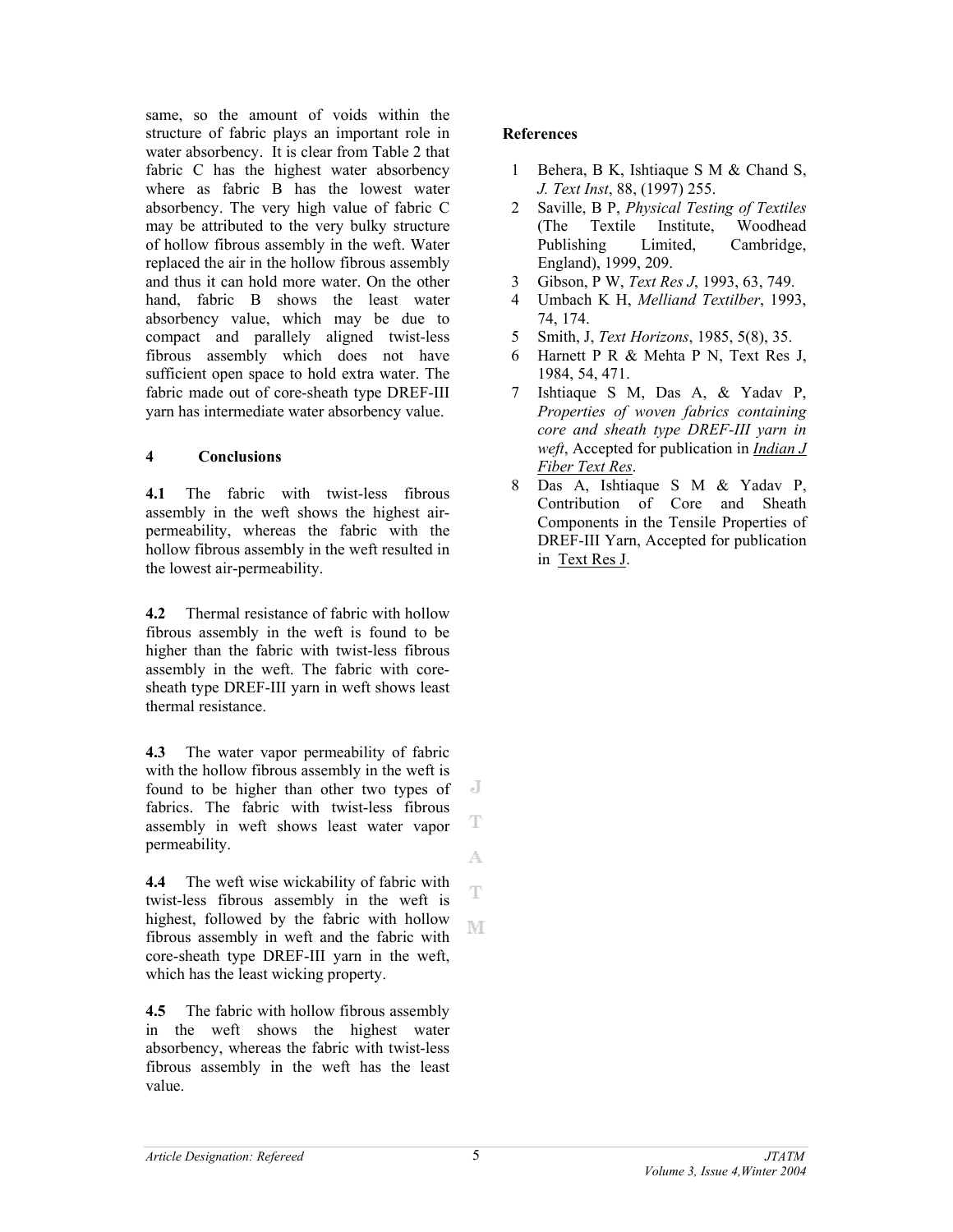## Table 1: Details of fabrics

# **I. GREY FABRIC**

| I.            | <b>GREY FABRIC</b>                         |                        |                 |               | Finished fabric <sup>a</sup>                 |               |           |         |      |  |
|---------------|--------------------------------------------|------------------------|-----------------|---------------|----------------------------------------------|---------------|-----------|---------|------|--|
|               |                                            | Weft                   |                 |               | Weft<br>Fabric                               |               | Fabric    | Fabric  |      |  |
|               |                                            |                        |                 |               | thickness,                                   |               | sett,     | weight, |      |  |
|               | Yarn<br>type                               | Core/<br>Sheath        | Core:<br>Sheath | Count,<br>tex | Type                                         | Count,<br>tex | epi x ppi | $g/m^2$ | mm   |  |
| A             | <b>DREF-III</b>                            | Viscose/<br>Viscose    | 50:50           | 59.0          | Viscose-<br>Viscose in<br>core-<br>sheath    | 59.0          | 40x39     | 246     | 0.70 |  |
| $\mathbf B$   | <b>DREF-III</b>                            | Viscose/<br><b>PVA</b> | 50:50           | 118.0         | Viscose<br>twist-less<br>fibrous<br>assembly | 59.0          | 41 x 39   | 248     | 0.73 |  |
| $\mathcal{C}$ | <b>DREF-III</b>                            | PVA/<br>Viscose        | 50:50           | 118.0         | Viscose<br>hollow<br>fibrous<br>assembly     | 59.0          | 39 x 40   | 243     | 0.79 |  |
|               | <sup>a</sup> After treating with hot water |                        |                 |               | J                                            |               |           |         |      |  |
|               |                                            |                        |                 |               | T                                            |               |           |         |      |  |
|               |                                            |                        |                 |               | A                                            |               |           |         |      |  |
|               |                                            |                        |                 |               | T                                            |               |           |         |      |  |
|               |                                            |                        |                 |               | M                                            |               |           |         |      |  |